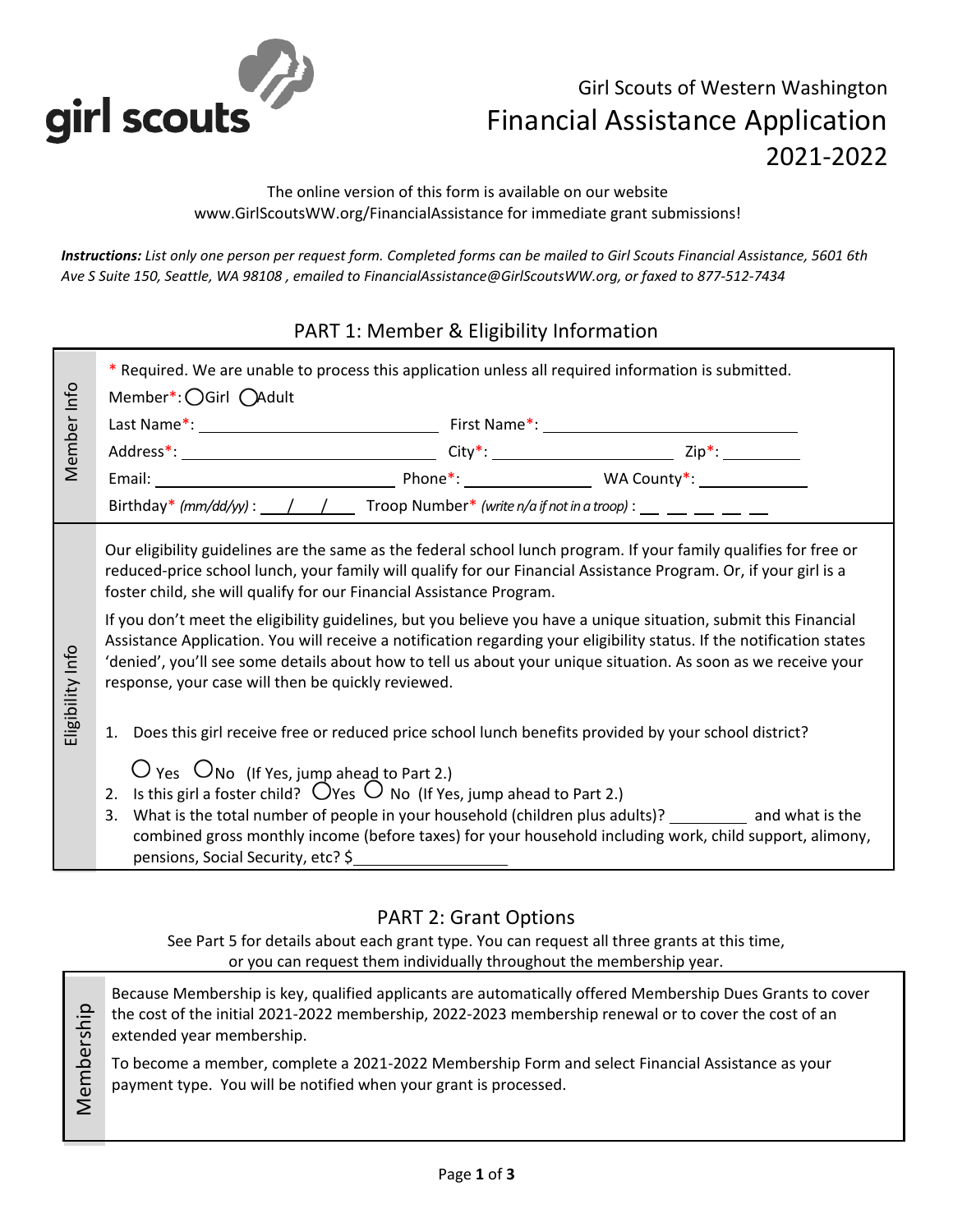In addition to Membership Dues Grants, qualified girls are eligible for up to three grant requests plus one Camp Grant per membership year.

*Instructions: If requesting grants at this time, choose at most one grant per row.*

| Girl Grants     |                                                                                          | <b>Supply Voucher Grant</b>                                                                                                                                           | <b>Troop Dues</b><br>Grant                    | Event<br>Grant |  |  |
|-----------------|------------------------------------------------------------------------------------------|-----------------------------------------------------------------------------------------------------------------------------------------------------------------------|-----------------------------------------------|----------------|--|--|
|                 | Grant #1: (choose 1)                                                                     | ◯                                                                                                                                                                     | O                                             | O              |  |  |
|                 | Grant #2: (choose 1)                                                                     | ∩                                                                                                                                                                     | $\left(\begin{array}{c} 1 \end{array}\right)$ | Ω              |  |  |
|                 | Grant #3: (choose 1)                                                                     |                                                                                                                                                                       |                                               | O              |  |  |
|                 | If Supply Voucher Grant is selected above, mail to (circle one): Family / Troop Leader   |                                                                                                                                                                       |                                               |                |  |  |
|                 | If Event Grant is selected above, list events here (See Part 5 for Event Grant details): |                                                                                                                                                                       |                                               |                |  |  |
| Grants<br>Adult |                                                                                          |                                                                                                                                                                       |                                               |                |  |  |
|                 |                                                                                          |                                                                                                                                                                       |                                               |                |  |  |
|                 |                                                                                          |                                                                                                                                                                       |                                               |                |  |  |
|                 |                                                                                          |                                                                                                                                                                       |                                               |                |  |  |
|                 |                                                                                          |                                                                                                                                                                       |                                               |                |  |  |
|                 |                                                                                          |                                                                                                                                                                       |                                               |                |  |  |
|                 |                                                                                          | PART 3: Camp<br>Each qualified applicant is eligible for one Camp Grant per membership year.<br>Please see Part 5 for Camp Grant details.                             |                                               |                |  |  |
| Camp            |                                                                                          | GSWW will continue to monitor the ongoing conditions of the Covid-19 Pandemic.<br>We will update our guidelines and monitor the CDC and Washington State regulations. |                                               |                |  |  |

#### PART 3: Camp

GSWW will continue to monitor the ongoing conditions of the Covid-19 Pandemic. We will update our guidelines and monitor the CDC and Washington State regulations. Please visit https://www.girlscoutsww.org/en/Our-Council/covid-19-information.html for additional updates.

## PART 4: Authorization

| If you would like us to include an additional contact such as a Troop Leader or additional parent on email<br>communications about your Financial Assistance, list that person here:                                          |                     |  |  |  |  |  |
|-------------------------------------------------------------------------------------------------------------------------------------------------------------------------------------------------------------------------------|---------------------|--|--|--|--|--|
|                                                                                                                                                                                                                               |                     |  |  |  |  |  |
| This form must be completed by a girl's parent, guardian or authorized adult. I hereby declare that the information<br>submitted on this form is true and complete to the best of my knowledge.                               |                     |  |  |  |  |  |
|                                                                                                                                                                                                                               |                     |  |  |  |  |  |
| Adult Signature: The Contract of the Contract of the Contract of the Contract of the Contract of the Contract of the Contract of the Contract of the Contract of the Contract of the Contract of the Contract of the Contract | Date: <u>______</u> |  |  |  |  |  |